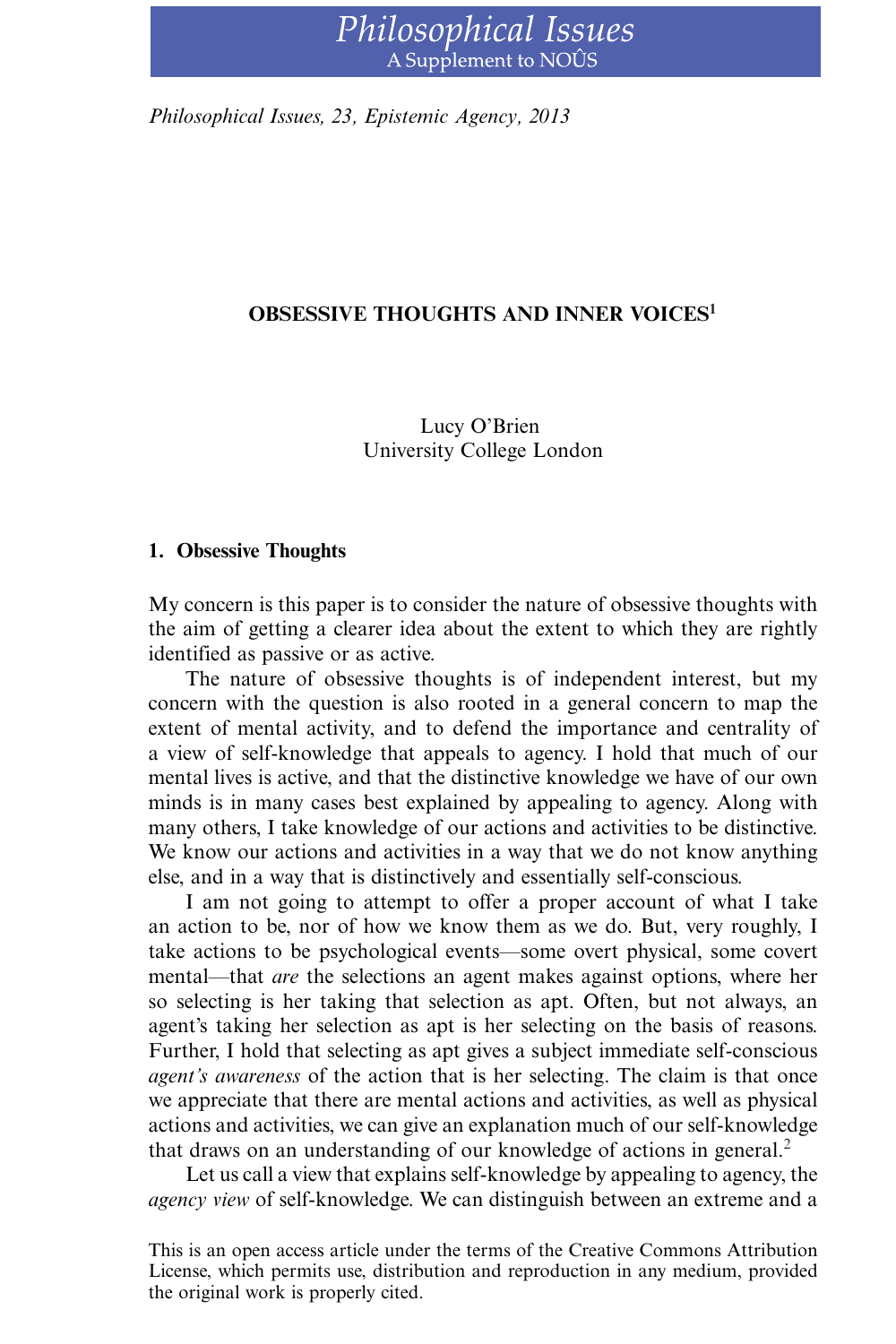moderate version of the view. According to an *extreme agency view* we need to appeal to agency to explain self-knowledge because all mental phenomena self-known are active. According to a *moderate agency view* we need to appeal to agency to explain self-knowledge with respect to those mental phenomena that are active. A distinct account will be required for those that are not. Both versions of the agency view are to be contrasted with the *passivist view* according to which our explanation of self-knowledge need not appeal to agency at all: there are passive mental phenomena, and whatever explains knowledge of passive mental phenomena explains knowledge of all mental phenomena.

I am a defender of a moderate agency view. I take the moderate view for two reasons. First, because there seem to me to be mental phenomena that are entirely passive—certain forms of perception for example—knowledge of which an appeal to agency will not be able to explain.<sup>3</sup> Second, there are passive elements of active phenomenon. In particular, an agency view of self-knowledge will have to draw, in my view, on a separate and prior view of knowledge of content.4 I am not a passivist because I do not think that the explanations available of our knowledge of mental content, nor of our knowledge of passive mental states such as perceptions, are sufficient to capture the nature of our self-conscious self-knowledge in active cases.

A defender of the moderate version of the agency view, unlike the passivist, and unlike the defender of the extreme agency view, faces a scope question. How much of our mental phenomena is active in nature, and how much is passive? Frankfurt sets out the thought that there are both active and passive mental phenomena very helpfully:

In our intellectual processes, we may be either active or passive. Turning one's mind in a certain direction, or deliberating systematically about a problem, are activities in which a person engages. But to some of the thoughts that occur in our minds ... we are mere passive bystanders. Thus there are obsessional thoughts, whose provenance may be obscure and of which we cannot rid ourselves; thoughts that strike us unexpectedly out of the blue; and thoughts that run willy-nilly through our heads. The thoughts that beset us in these ways do not occur by our own active doing. It is tempting, indeed, to suggest that they are not thoughts that we think at all, but rather thoughts that we find occurring within us. This would express our sense that, although these thoughts are events in the histories of our minds, we do not participate actively in their occurrence . . . It is not incoherent, despite the air of paradox, to say that a thought that occurs in my mind may or may not be something that I think.<sup>5</sup>

My aim in this paper will be to begin the task of identifying the scope and nature of the active, taking my cue from the way in which Frankfurt divides up the terrain. I will not get very far. I hope, however, at least to suggest that the many of the mental occurrences Frankfurt identifies as passive are better construed as mental actions.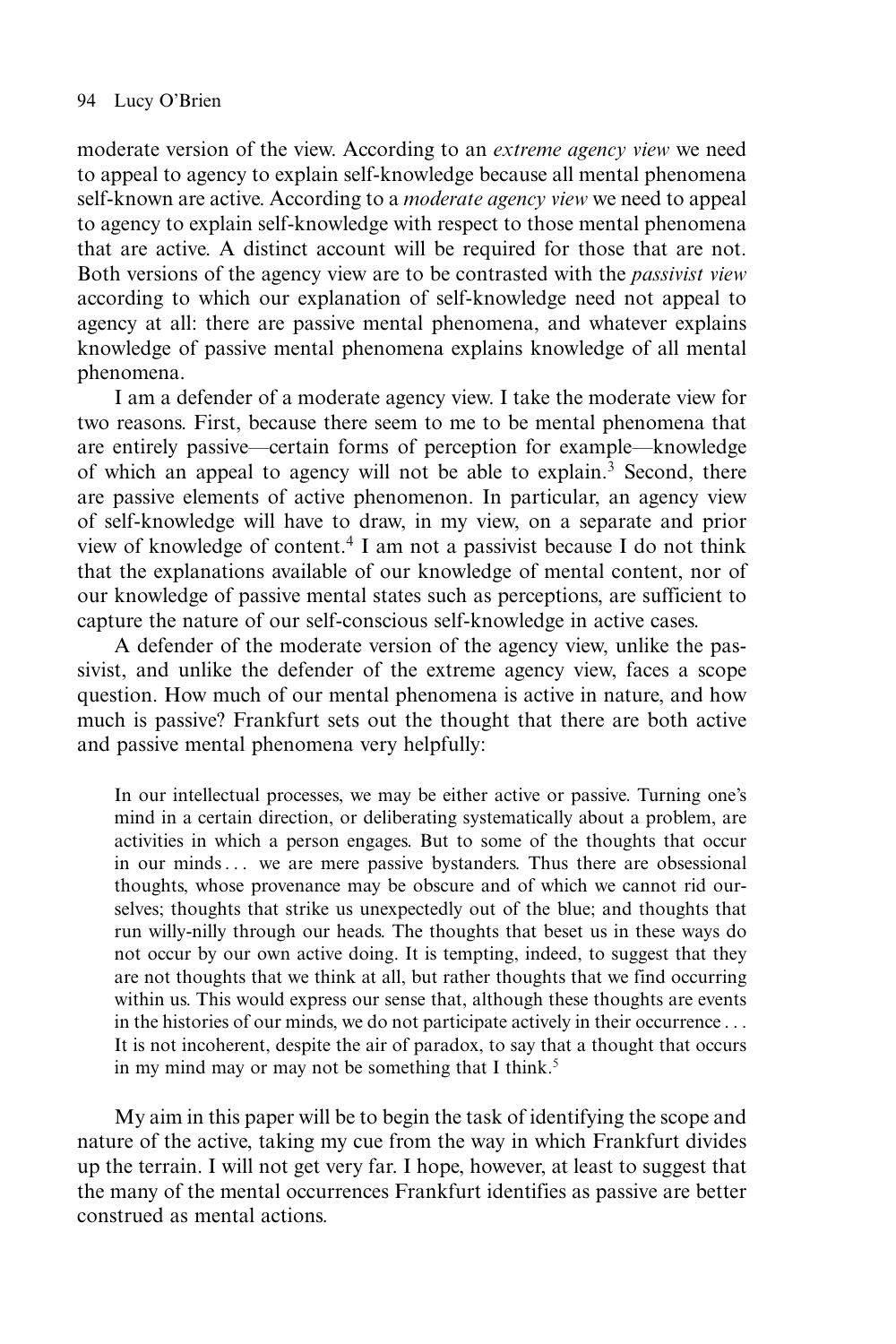Frankfurt identifies three kinds of 'mental processes' with which we are supposed not to engage, but in relation to which we function merely as 'bystanders':

- (i) *Obsessive thoughts*: Obsessive thoughts are thoughts where one finds oneself constantly and unwillingly thinking something. Perhaps one forms an attachment to a friend and obsessively keep thinking, on the basis of very slim evidence 'He loves me really'. Or perhaps one is afraid of flying and about to go on a long plane journey, and despite having good evidence to the contrary one obsessively keeps thinking 'The plane is going to crash'.
- (ii) *Out of the blue thoughts*: There are thoughts that just pop up, like when I think in the middle of writing my paper 'today is a Thursday'.
- (iii) *Willy-nilly thoughts*: thoughts that pass 'willy-nilly' through one's mind, thoughts James characterized as 'mere restless zigzag movement<sup>'6</sup>

I am going to concentrate on obsessive thoughts this paper, and want to suggest that a proper examination of obsessive thoughts reveals them, rightly understood, to be either active phenomenon in which we engage, or as passive apprehensions of content of a kind that the agency view ought already to have acknowledged as requiring a distinct account. I will suggest obsessive thoughts are in fact heterogeneous and are naturally understood to come in at least four basic kinds, on three of which they can be understood as active.

- (i) Thoughts that are mere apprehensions of content.
- (ii) Thoughts that are commitments to how the world is.
- (iii) Thoughts that are acts of inner speaking.
- (iv) Thoughts that are products of the imagination.

## **2. Obsessive Judgements and Entertaining of Content**

Discussions of self-knowledge often overlook the fact that there is an important difference between the task of explaining how we know that our thoughts have the contents that they do, and how we know that our thoughts are of the type that they are: how we know what attitude we have to the content of the thought. We can, following, Frege, put this as a distinction between our knowing the content of our attitudes and knowing the force of our attitudes. As I understand it the agency theory is, or at least ought to be, pretty silent on the question of how we know the *content* of our attitudes. In fact most plausible accounts of how we know that we take P to be true, will trade off assumed capacity to think P, and to know it is P, rather than Q, we are thinking.<sup>7</sup> In so far as an obsessive thought involves only the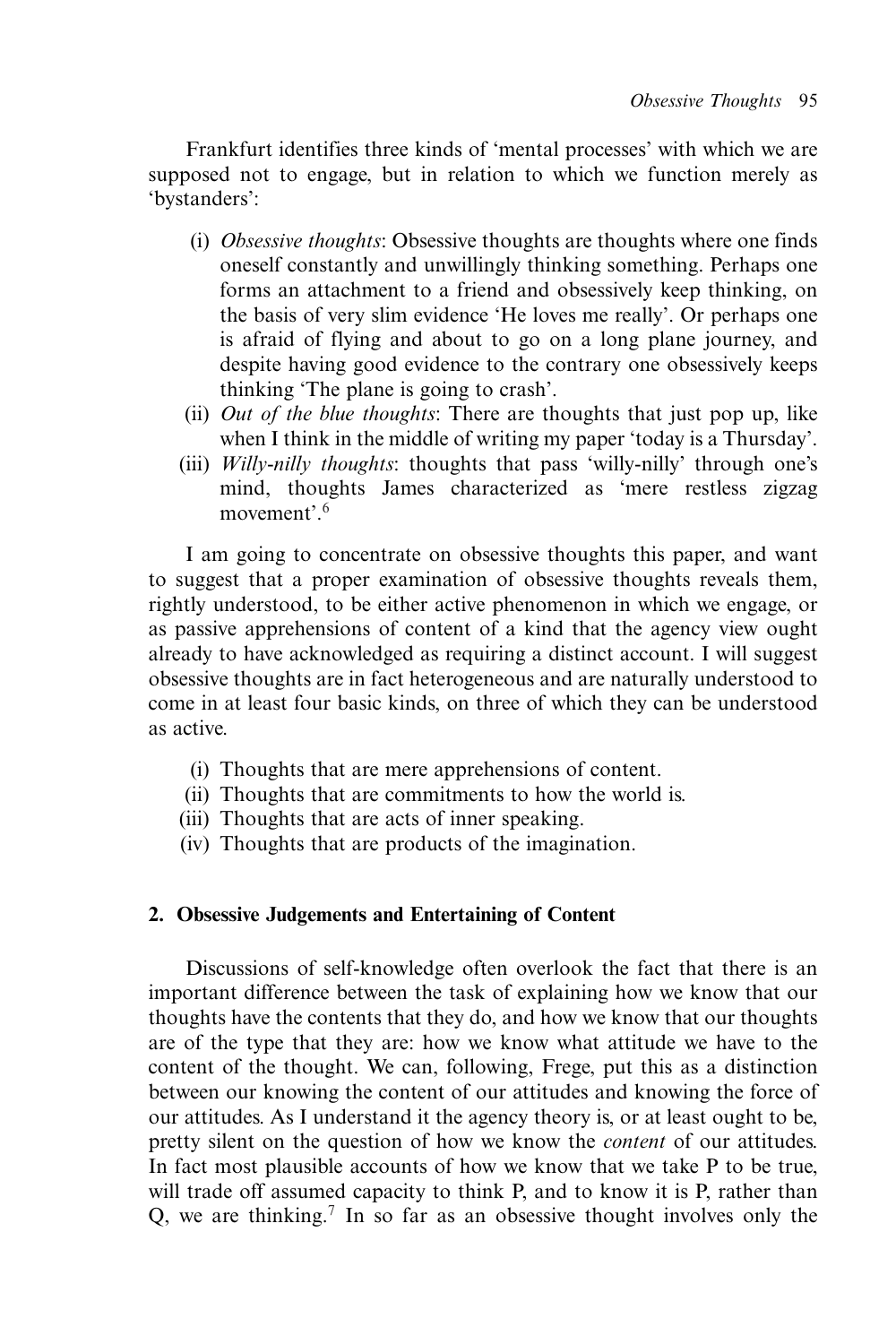passive apprehension of content the agency theorist should be happy to say that they have little distinctive to contribute here. If thought contents such as 'the plane is going to crash' can press themselves upon a thinker just as perceptual contents might, then we might expect that our knowledge of such contents be given the same explanation, but it would be an explanation beyond the ambitions and proper jurisdiction of the agency theory.

Consider an analogy with our knowledge of our bodily movements. Suppose I know that my left arm has risen. I might think that it is very important in giving the right explanation of how I know that my left arm has risen that my account reflect whether the rising was an action of mine or not. If it was an action of mine, then my explanation of how I know it had risen might be very different from the explanation if it was not an action of mine but merely a reaction, or the result of my arm being lifted by someone else. It would not be an objection to a proposed account of how I know my actions, an account that put a lot of weight on the fact that it was an *action* that was known, to say that it does not cover the case in which my body moves passively and I know that it does. The response to such an imagined objection would be: I am not trying to explain knowledge of arm rising *per se*, but only those arm risings that are actions. Similarly, I suggest the agency theorist can press the objector from obsessive thoughts for evidence that the phenomena at issue here are attitudes of mind of a kind that were the target for explanation, and not mere entertainings of content, perhaps brought on by fear, or lust or some external stimuli.

But what if we are considering a case of obsessive thoughts that are not just involuntary entertainings of content, but are rather judgements? That is, suppose that rather than there being merely entertainings of content that repeatedly come before the mind—as perceptions or memory images might we are thinking about obsessive thoughts that are attitudes the subject takes with respect to the truth of some matter. In these cases when a thinker obsessively thinks 'He loves me really' or 'The plane will crash' she obsessively judges 'He loves me really' or 'The plane will crash'.

The question then is whether we can take such thoughts, understood as judgements, to be active. Agency theorists have claimed that in so far as judgements are commitments made by a subject with respect to the truth of some matter they are rightly seen as acts of rational agency. They are acts of mind undertaken by a subject in the basis of her taking the world to be some way, and thus fall within the scope of the active, and so within the scope of agency theory.

But there is something right about the Frankfurt description that these are thoughts that beset us despite our own rational efforts. If they are judgements, they are judgements that do not seem to be properly under our rational control: they are recalcitrant to reason and are judgements that the subject distances herself from when she is not in the grip of them. Cassam in his discussion of such cases claims that agency theorists cannot explain our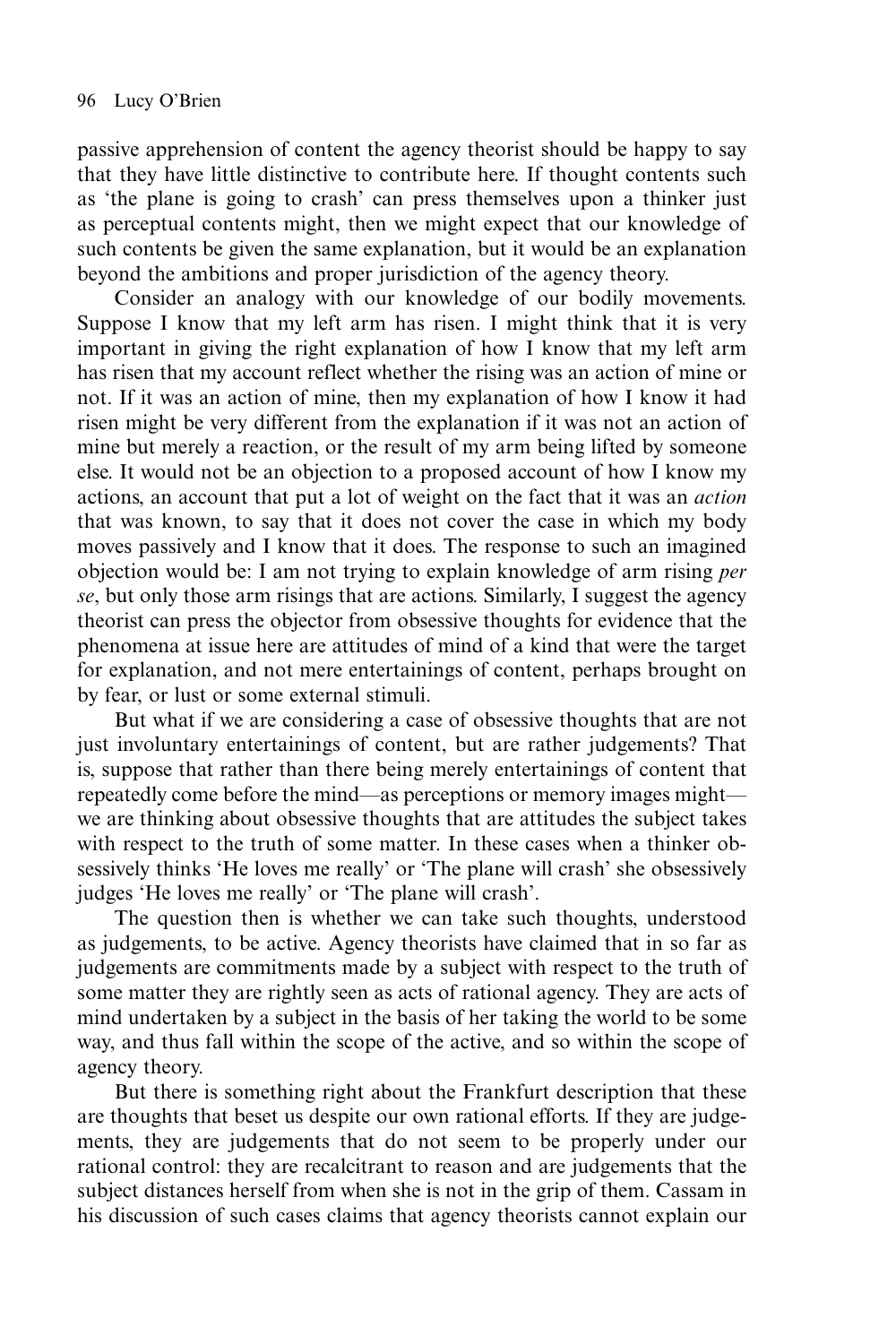knowledge of such thoughts (which he calls 'passing thoughts') because they are *passive* and explains:

Passing thoughts are passive in the sense that they are (i) not necessarily responsive to reason, and (ii) states from which one can distance or dissociate oneself. (Cassam, 2011, p.3)

Let us take the two elements separately. It seems right to think that obsessive judgements are unresponsive to reason. As Cassam puts it:

Part of what makes [obsessional thoughts] obsessional is their unresponsiveness to reason. I can find myself thinking or worrying that P even though I realize that there is no reason to think or worry that P. (Cassam, 2011, p.6)

But there are two ways in which an attitude can be unresponsive to reason. First, an attitude can be formed on a faulty basis. Take a subject who tends to judge on some faulty basis that the world is a certain way. Although the options of denying P, or questioning P are available—indeed recommended judging P is for her an apt selection given how the world strikes her. If such a subject is able on further reflection to realise that her basis for judging is not a proper one, she could be said to have been unresponsive to reason. And note such a subject might reliably and predictably have such a tendency, and indeed know that she reliably and predictably has such a tendency. Second, an attitude can be unresponsive to reason in the sense that it is based on nothing at all; in the sense that it is not grounded in the subject taking the world to be one way or another on any basis. $8$ 

Consider the first kind of case, of a subject who has an attitude, formed on the basis that the world strikes her in some way, which is nevertheless unreasonable and which the subject on reflection knows to be so. If what is going on in the case of obsessional judgements is that the subject has an epistemic weakness, perhaps caused by hope or by fear, which means that she tends prematurely to judge on the basis of bad or insufficient evidence, then there is no problem for the agency theorist. Suppose it were to be found that hope and fear causes subjects to make a distinctive kind of epistemic mistake in forming beliefs about what will happen. In particular, suppose that such subjects tend to take 'possibly P' as grounds for 'P'. A subject suffering from such a weakness would be very likely to make obsessional judgements of the kind we have seen. In holding it to be possible that he loves her, or possible that the plane will crash, she judges that he *does* love her and the plane *will* crash. If that is what is going on, then in judging the subject is committing herself to a view about how the world is on some basis, and that is all that is required for the agency theorist to claim that judgements are acts of a rational subject. It may be that in so judging the subject makes a commitment that she is able shortly afterwards to realise was foolish and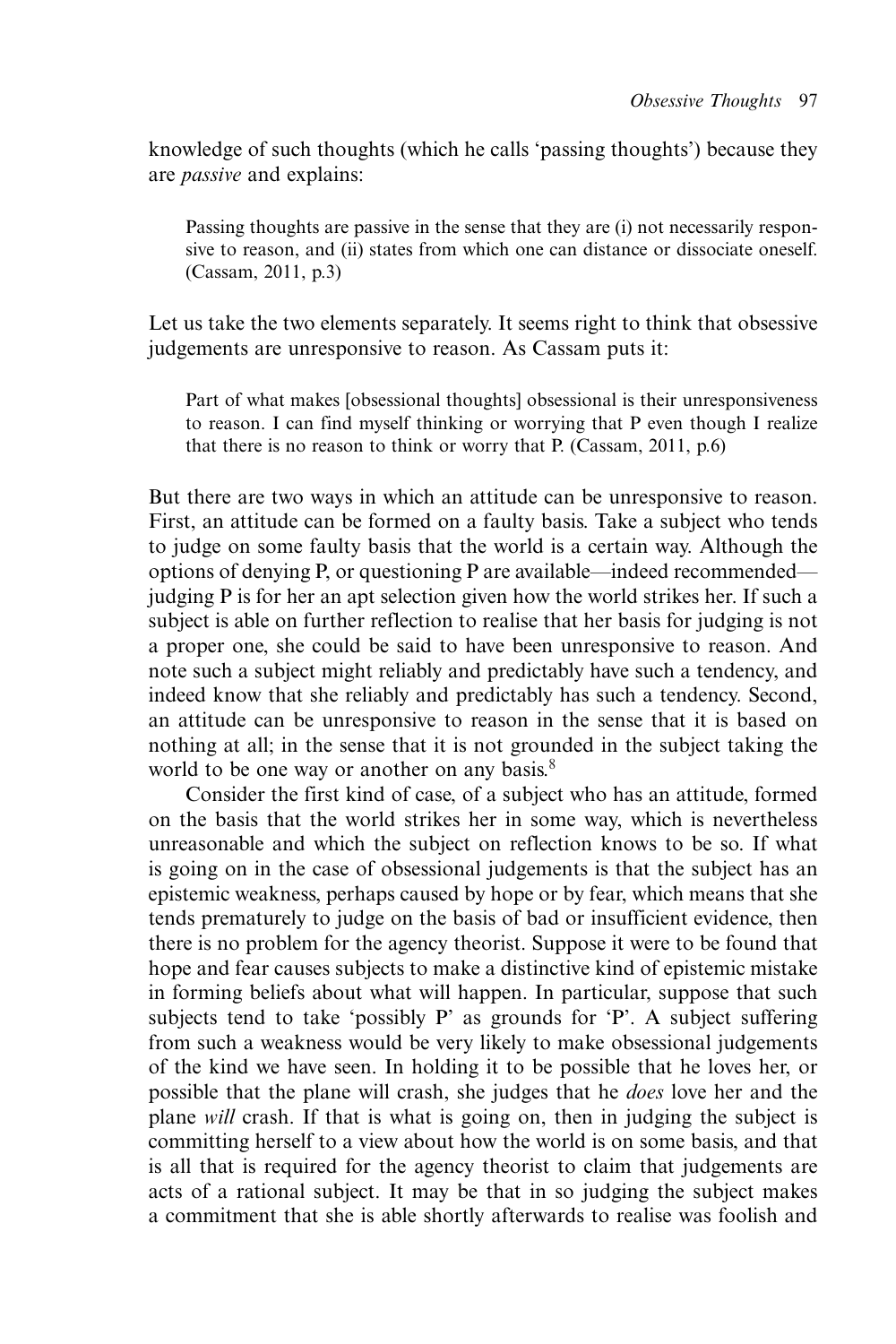insufficiently grounded. On reflection she realizes that something's being possible is not sufficient for thinking it will happen, and she rehearses the probabilities of it not happening and for a moment faces the pointlessness of her hope, and the irrationality of her fear. This description of what is going on shows that it is important to make a distinction between a subject's forming a judgement on some basis that she is reliably able to come to see is insufficient or lacking in warrant, and forming a judgement on absolutely no basis *at all*, indeed, forming a judgement whilst *simultaneously* accepting it must be false. The agency theorist need not acknowledge the latter as a possibility, only the former.

In response to the claim that there are 'passive judgements' that are unresponsive to reason the agency theorist can, therefore, insist that either the recalcitrance is consistent with us taking them to be active commitments by the subject to how the world is on some basis, and are thus tractable from the point of view of the agency theory approach to judgement, or are such that it is inconsistent with them being commitments at all. We get the impression that there could be a genuine commitment to the world being thus and so only by thinking it, only by switching between cases which are mere entertainings and cases which are judgements based on unstable reasons.

The second element that was supposed to make obsessive judgements passive was that the subject can distance herself from them. She can take an attitude towards them that they do not represent her considered thinking, her best reasons, or a product of her capacity for slow thinking.<sup>9</sup> Nevertheless, in so far as they really are *judgements* of hers, rather than hopes, wishes, or fears—that is, in so far as they constitute her taking the world to be a particular way at that point—she cannot be thought to be simultaneously judging that 'He loves me really' or 'The plane will crash' and thinking that she is wrong to think so. Under this construal of them, obsessive thoughts are in many ways rightly thought of as repeated snap judgements that a subject withdraws from on reflection.

I think we can get a clearer view of the challenge obsessive thoughts present to the agency theory if we look at parallel case of physical actions. We see that a parallel objection to the objection from obsessive thoughts can be made to a theorist who claims that our account of our knowledge of our physical actions needs to appeal to the fact that they are exercises of agency.

Suppose that it is not contested that our knowledge of our own physical activities and actions is *particular.* By that I mean, suppose it is agreed that the nature of our knowledge of our physical activities and actions depends importantly on the fact that it is knowledge of *our actions*, and so agreed that it is not like our knowledge of others' actions and not like our knowledge of our non-active, passive movements. Suppose it is also not contested that a decent account of our knowledge of our activities and actions is going to draw on the fact that they are in contrast to some productions of the subject, exercises of agency. Suppose further that we take utterances to be a kind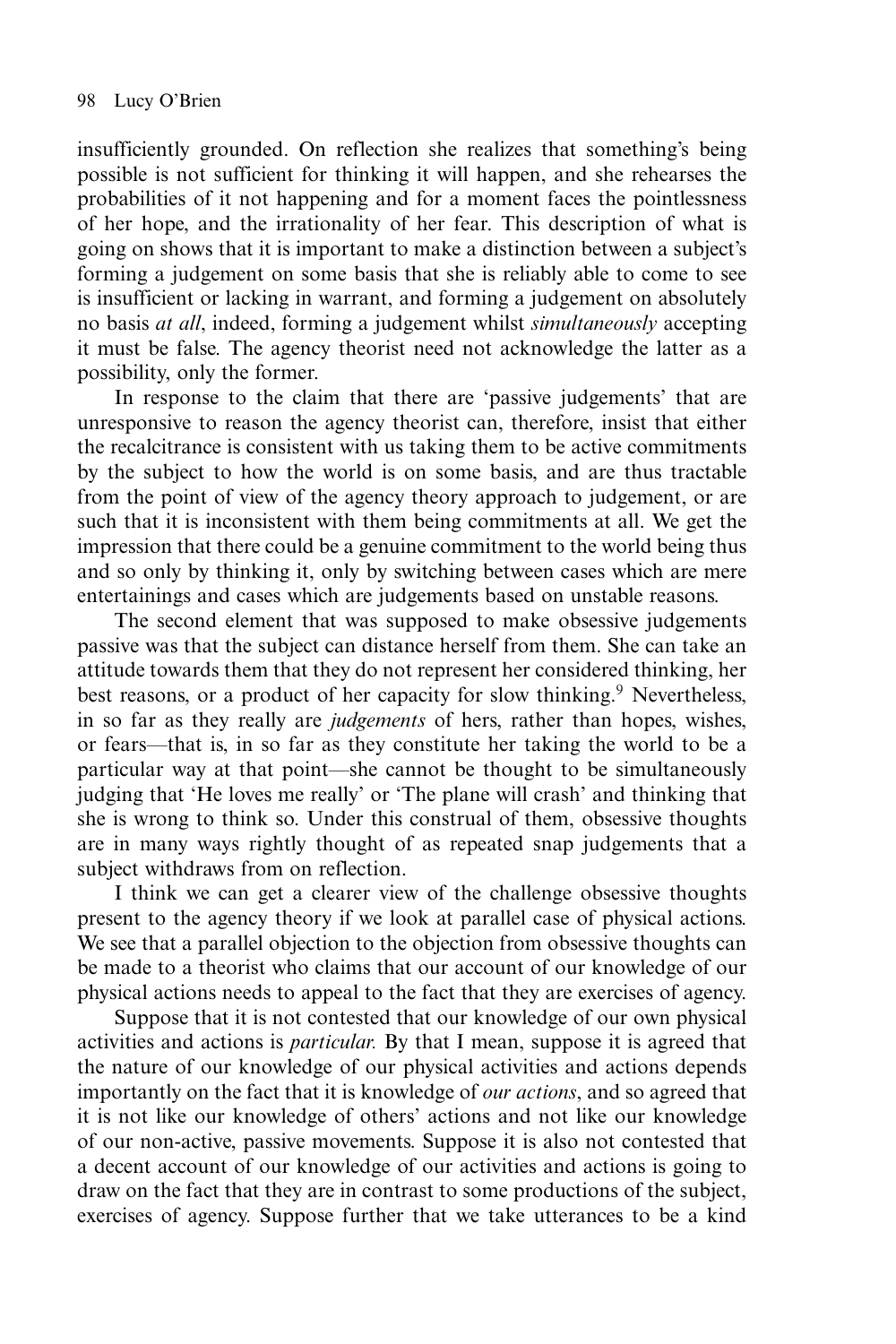of physical action, and as such we take our account of how we know our utterances to be a special case of how we know our physical actions. In so taking it we take it to be important to our account that a subject's utterances are exercises of her agency.

Suppose, now, that in response to both the general case of physical action, and to the specific case of utterances, it is objected that the agency theorist must be wrong in thinking that there is something about the fact that they are actions that explains our knowledge of them. The agency theorist must be wrong because they do not have a way of dealing with the problem of passive actions: actions with respect to which the subject seems to be passive in the sense that they are recalcitrant or not responsive to her reasons for acting, and to be such that the subject disassociates herself from them.

Like the objection from thoughts to which we are 'bystanders' there seem to be three kinds of case the objector might have in mind.

First, there are the familiar cases of obsessive or compulsive actions: repeated hand washing, repeatedly checking the door is locked, smoking another cigarette. And in the case of utterances, we have cases where a subject seems to obsessively repeat an utterance to themselves: 'I must send that email', 'I must send that email'. There are also Torette's cases. Consider for example the rare cases of *echolalia*—where a subject repeats the words of others—and *palilalia* where she repeats her own words. In all such cases the subject can regret and distance herself from her actions and utterances, acknowledge, no sooner than she has carried out them out, that she had no purpose in acting or speaking as she did.

Second, we sometimes act in such a way that our action seems to come from nowhere: we suddenly catch something falling, or stand up and walk to the window. In the case of utterances we can suddenly exclaim on some matter and surprise ourselves in doing so, Here we also have Torette's cases in which a subject seems to make an utterance that comes from nowhere, and that is completely at odds with her purposes.

Third, we have drifting action: actions such as doodling, or finger tapping with no obvious aim, or direction, by a subject's reasons for acting.

As we are concerned with the case of obsessive thoughts let us consider what we would expect the agency theorist about our knowledge of our actions to say about the challenge that obsessive actions pose to their claim that our account of our knowledge of our actions needs to be rooted in the fact that they are precisely actions? Presumably what we would expect is for the agency theorist about knowledge of actions to start sorting cases from cases. Looking at the examples of obsessive actions raised we might except them to identify some as not really actions at all, but rather as automatic bodily reactions or responses. Torette's cases, for example, are likely to be best understood as phonic tics, on a par with blinks and throat clearing rather than as exercises of agency. In so far as they are not selections the agent has active control over, and in so far their production by-passes the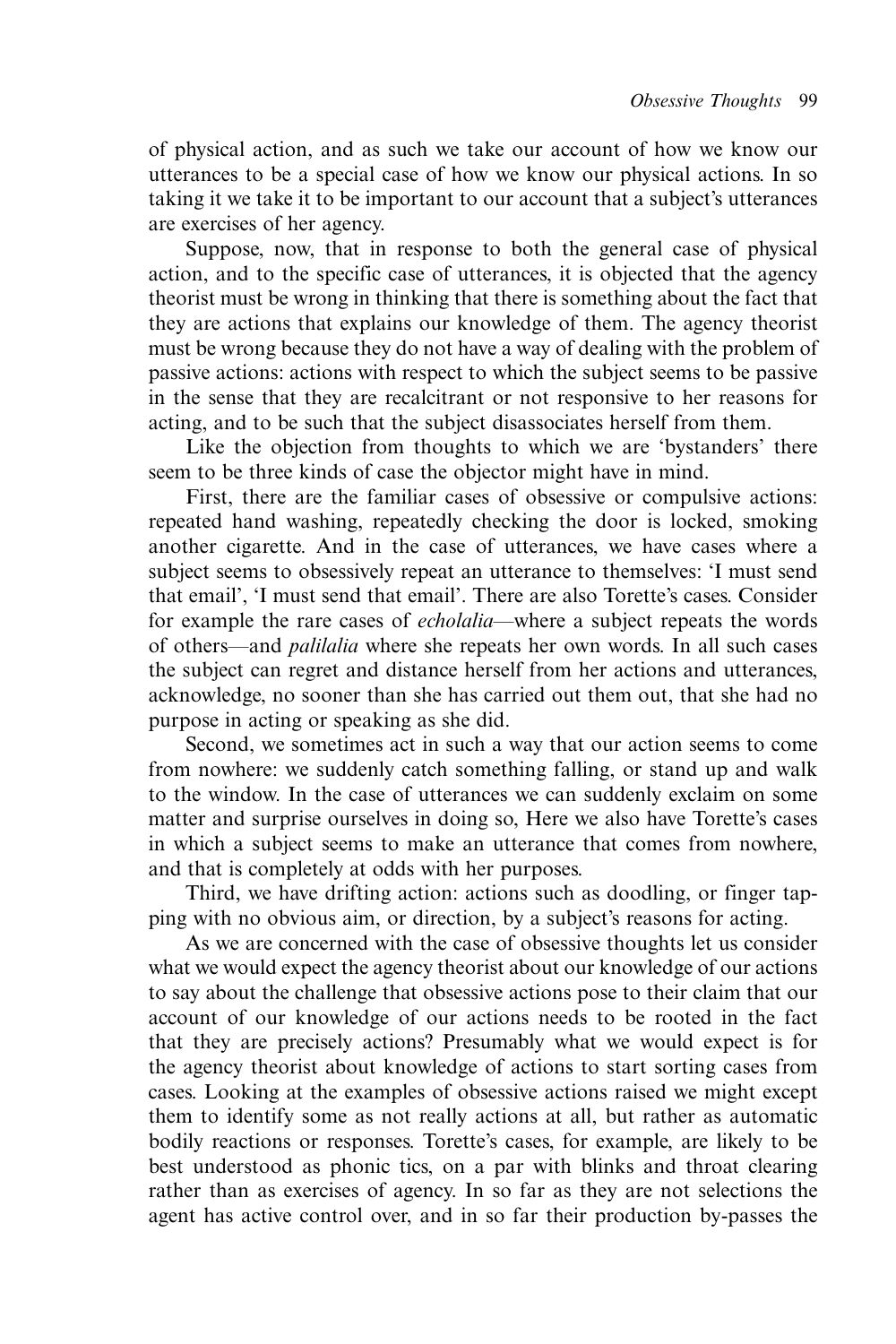normal processes for action production, we have no reason to treat them as actions. And if they are not actions we need not expect them to be known by the subject in the same way she knows the utterances that are expressions of her agency, and which she has active control over. In contrast, some of the examples seem to be best treated as actions, but as actions done for very localized, or bad, reasons that kick in, and are recalcitrant to the further and more reflective aims of the subject. So a subject desperate to give up smoking, who nevertheless lights a cigarette in response to her intense to desire to smoke, acts and acts taking that as the apt thing to do at that time. And she does so even though her action is unresponsive to reason and is one that she distances or disassociates herself from. In such a case we seem to have a badly motivated action, and an action known to be so by its agent, but they are actions none the less, and known in the way we know actions.

There are also cases of compulsive hand-washing, and repeated soliloquizing which we might be less confident of classifying. Perhaps they too are complex tics—physical or phonic. I think more plausible is that they, like the smoking case, are active responses to a feeling that the world must be changed in some way; washing, rather than not, is for the agent the apt thing to do. Whatever the results of the case-by-case examination what seems clear is that there is room to decide that what we have is really an action. It will be an action grounded in a way that does not cohere with the agent's more reflective values and aims, and will be an action which the agent can distance herself from, but will be an action nonetheless. Thus they might be known in the way we usually know we are washing our hands, or happily smoking a cigar, or uttering 'I must send that email'.

Now, to clarify, my reason for appealing to knowledge of actions and these seemingly obsessive actions—in relation to which we may be considered as 'bystanders'—is *not* as follows: it is *inevitable* that we be agency theorists with respect to our knowledge of our actions and so such problem cases must be tractable, and if they must be tractable in the action case, why not in the obsessive thought case also? It may be that the right account of our knowledge of our actions does not need to appeal to the fact that they are actions of an agent, and it may be that there is no robust connection between the physical action case and the thought case.

My reason for appealing to obsessive actions in the action case is a much more modest one: it is that one needs to be careful in describing the nature of the phenomena if one is to be sure that the phenomena are either relevant to, or cause problems for, an agency view of self-knowledge.

An action that is selected at the time of action as apt can nevertheless be irrational from the agent's settled point of view, and known to be so by the agent on reflection. As such it is one that the agent can distance and disassociate herself from, and which can seem to be an imposition on the agent in many ways. And we need to distinguish such a case from cases which can appear to be actions, alongside other actions, when in fact they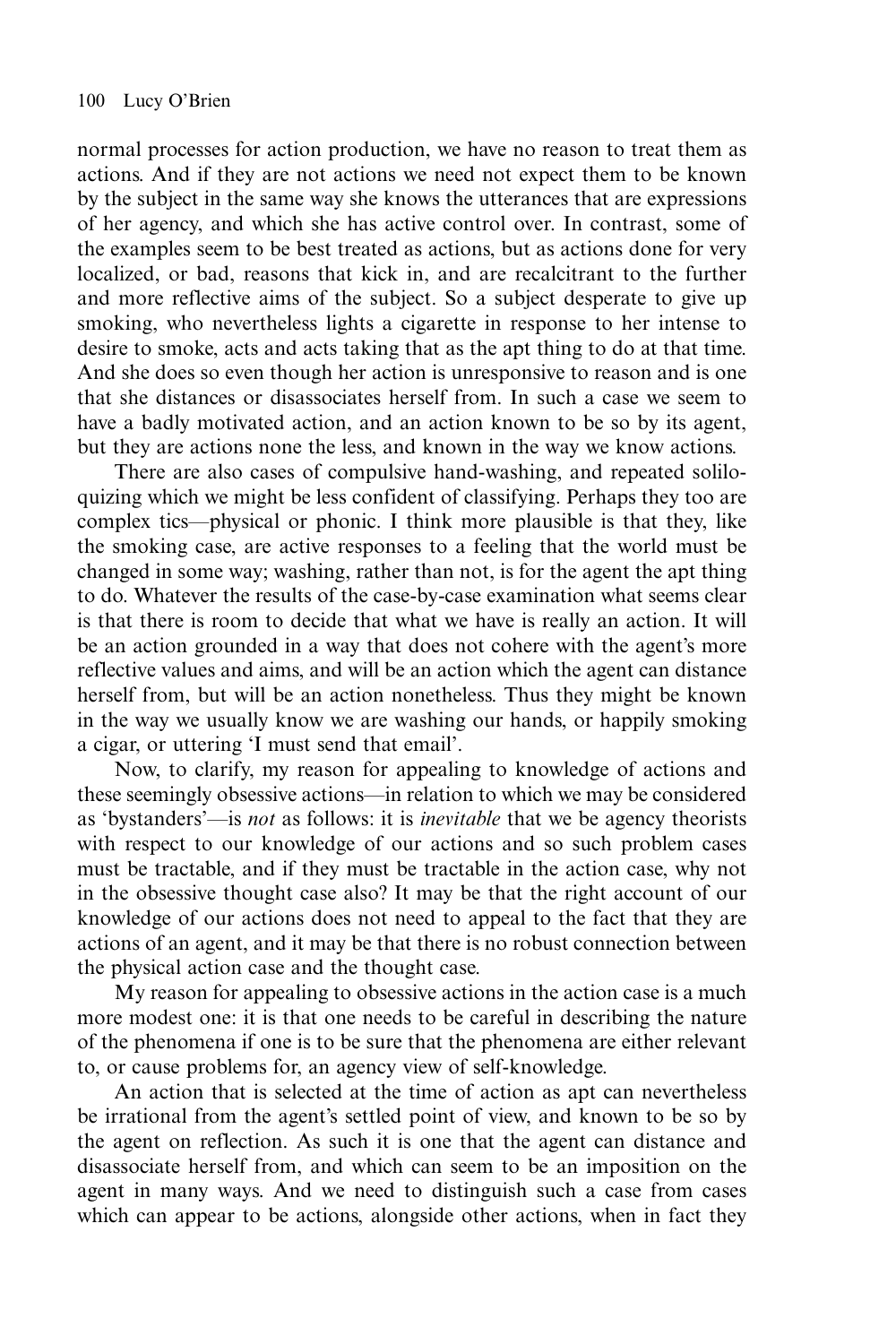are not an action at all: they are mere reactions or automatic responses. Both kinds of phenomena may seem to be impositions on a subject who is in some way forced to be a 'bystander'; both are marked by their being unresponsive to reason, and being such that the subject distances themselves from them. However, the former should not be seen as a problem for the agency view, and the latter should not be seen as relevant.

So, the plea is, when presented with the phenomenon of obsessive thought we need to be careful in our descriptions to keep separate the irrationally grounded mental actions—such as the irrational judgement that 'he loves me really' or 'that the plane will crash'—from merely passive entertaining of contents or images which can appear to be similar but in fact are not. In so far as we are dealing with acts of mind in which we have a subject obsessively thinking on some basis that something is the case, her attitude, and her knowledge of her attitude, fall in the catchment area of the agency view. But there seems to be no particular reason to deny that a version of the agency view will apply to them. In so far as the subject has those contents passively pressed upon her then they are indeed out of reach of the agency theorist—but a moderate agency theorist has acknowledged the need for a distinct account of passive entertainings of comment anyway.

## **3. Inner Speech and Imagery**

So far, when faced with the question of the extent to which obsessive thoughts are active or passive we have explored the possibility that they may occur both as mere passive entertainings of content, and also occur as obsessive, but unstable, commitments to the truth of some matter by a subject. However, these possibilities do not, it seems to me, cover the possibilities. When we introspect on our obsessive thoughts there are two very different things we find ourselves doing that have not been captured by the possibilities identified so far. First, and I think this is actually what is going on a lot, if not most, of the time when we are obsessively thinking, we seem to be silently talking to ourselves. We rehearse to ourselves in inner speech certain possibilities in response to our hopes and our fears. We repeatedly and, as Ryle put it, silently soliloquize: 'he loves me really' or 'the plane is going to crash'. Second, we can find ourselves conjuring up in imagination various images that in some way represent the possibilities obsessed over. Perhaps in obsessively thinking 'he loves me really' I imagine the sweet declaration, or in thinking 'the plane is going to crash' I imagine the sharply tilting plane and the screams.

My main interest for the remainder is to consider the possibility that much, if not most, obsessive thinking is silent soliloquizing. I will suggest that, so understood, obsessive thoughts provide relatively easy cases for the agency view of self-knowledge. So understood our knowledge of our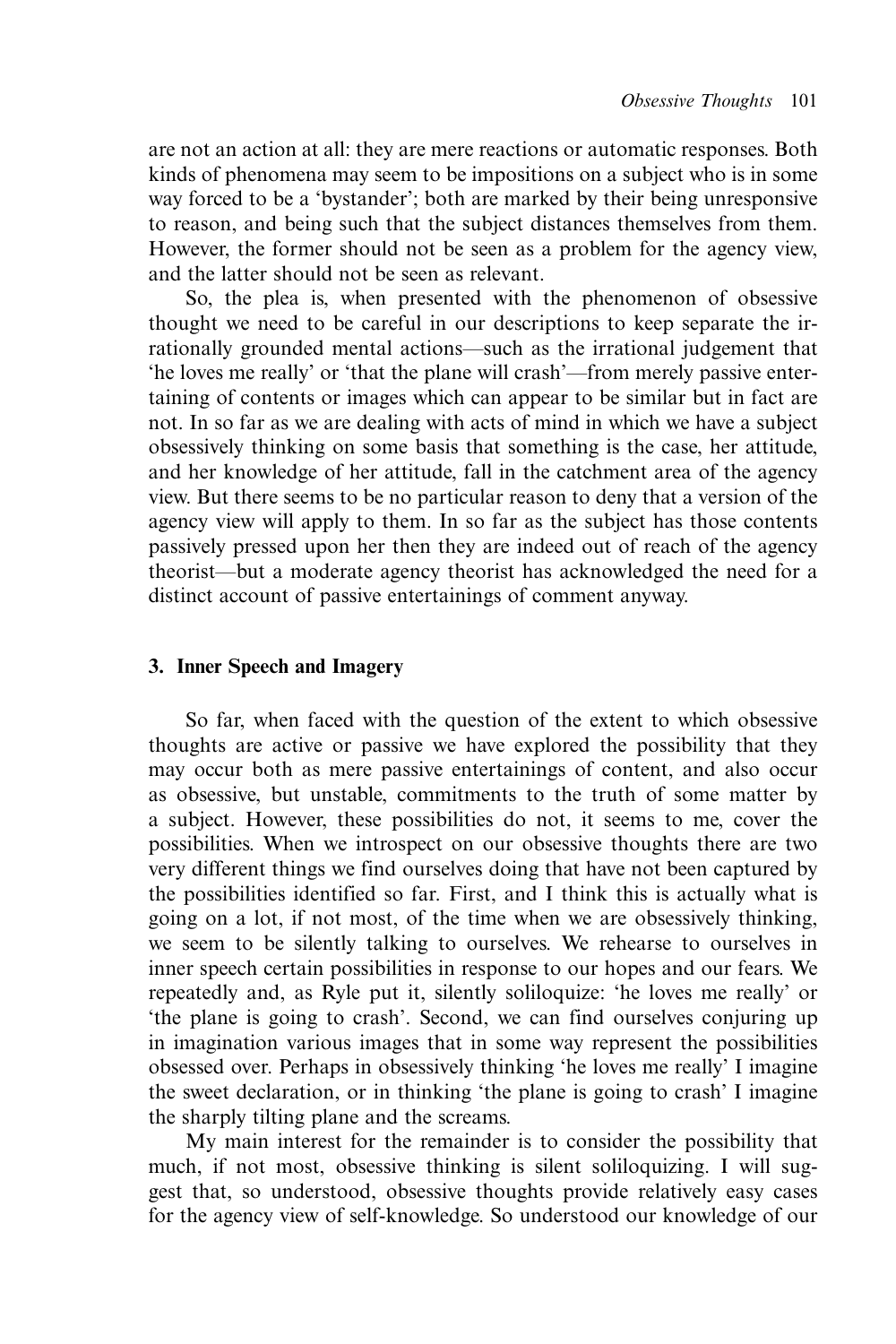obsessive thoughts will be subject to pretty much the same account as that which explains our knowledge of our obsessive overt speech.

Recently Cassam and Byrne, have appealed to Ryle's idea that much thinking is revealed through a kind of 'silent soliloquy'.10 Their views are very different but both take much of our thinking to be is manifested by, or more tightly, constituted or disclosed by, inner speech and both suggest that we can know our thinking by being aware of such inner speech. Further, they seem to take the view that if our thoughts are revealed in inner speech our access to them is quasi-perceptual, and via some perceptual, in particular, auditory imagery produced by inner speaking. I will suggest that we ought rather to see our knowledge of inner speech as absolutely parallel to our knowledge of our outer speech. To that extent, I will suggest, we should not consider it to be known via auditory phenomena in any fundamental sense: it is rather known by an agent's awareness of what they are doing.

Much of our conscious lives seem to be taken up with inner speech, and the experimental literature bears out the view. According to Vicente  $\&$ Martinez-Manrique:

Some studies show  $\ldots$  inner speech takes an average of 26% of our conscious waking life, although it can vary widely from subject to subject. Other studies raise this rate to 75% or higher. (Vicente & Martinez-Manrique, 2011, p.211)

I agree with the suggestion that thinking about such speech may enable us to explain at least some of our access to our non-committal thinking. In fact, in so far as we can also judge, and question and deny, and so on, in inner speech a consideration of inner speech can play a role in our account of our awareness of some of our committal thinking also. So, I too think Ryle was on to something. However, it seems to me that we have to be careful in how we understand inner speech if it is to be able to play the role of enabling us to know our thinking. To the extent that they have an account of how we should understand the nature of inner speech and our access to it, it seems to be that have precisely the wrong one if it is to help us here.

When we turn to look at the nature of inner speech we face a distinction between what MacKay (1992) calls the 'generative component' of inner speech and the 'auditory component' of inner speech. Ryle's discussion invokes both aspects. Ryle talks about catching 'myself engaged in a piece of silent soliloquy' (1949, p.160). This suggests an appeal to the generative component of inner speech: I am aware of myself by being engaged in soliloquizing—not by being an audience to my soliloquies. On the other hand Ryle remarks that 'we eavesdrop on our own voiced utterances and our own silent monologues' (1949, p.184) suggesting that our access to our soliloquizing is as an auditor.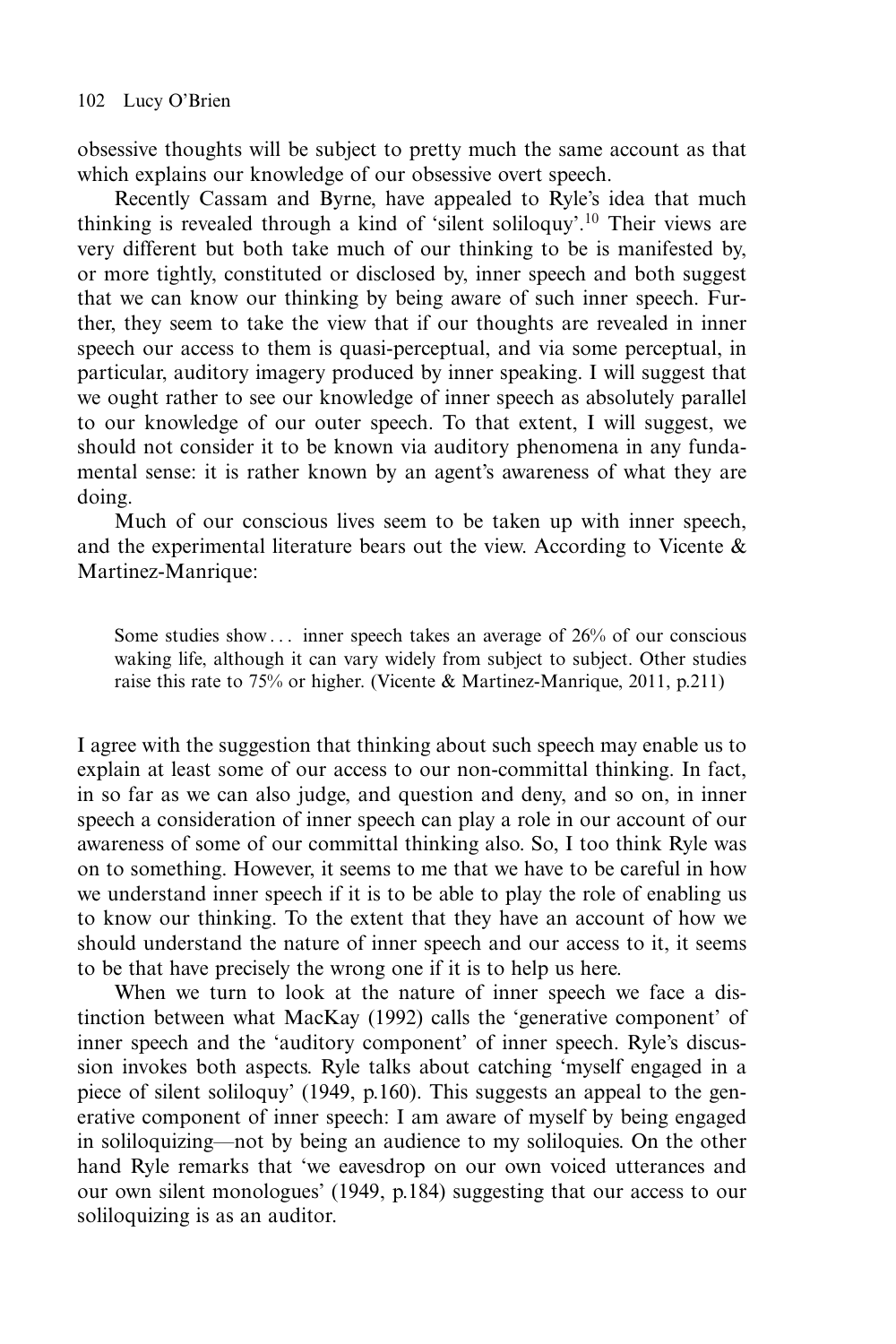Ryle's descriptions suggest he is operating with a traditional, and now thought to be implausible, approach to awareness of speech. The traditional picture operates with the 'double agent assumption'. The 'double agent assumption' is the assumption that 'there is an internal speaker who speaks and an internal listener who listens' (MacKay, 1992, p.137). Something like the double agent assumption was central to traditional approaches to outer speech: there is a speaker who speaks, and a hearer who hears what the speaker is saying. The idea then was that a speaker knew what they were saying by hearing what they were saying.

Cassam and Byrne both steer clearly and quickly towards thinking of inner speech, in so far as it is going to help in explaining our knowledge of our thinking, as primarily an auditory phenomenon. So after suggesting that perhaps I am aware of my having a thought that P by being aware of saying to myself that P, Cassam says:

The hard question is: in what sense is one aware of saying to oneself that P if the saying is a saying in inner speech? Auditory metaphors are virtually inescapable. The sense in which one is aware of inwardly saying to oneself that P is that one 'hears' oneself saying to oneself that P. This is hearing with the mind's ear rather than the ears attached to ones skull. No doubt much more needs to be said about this form of awareness, but to deny its existence is to deny the existence of something which seems phenomenologically real. (2011, p.10)

Byrne is yet more clearly committed to the fundamentally auditory nature of inner speech: 'Inner speech involves representing an utterance, akin to the way in which utterances are represented when outer speech is heard' (2011, p.117) and 'In some sense—yet to be explained—one hears oneself thinking, with the "mind's ear". A natural idea then is that [a person] knows she is thinking about water . . . because she eavesdrops on herself uttering in the silent Cartesian theater' (2011, p.113).

Of course, there are in fact no sounds in the head to be picked up by any inner ear and Cassam and Byrne know this. The suggestion is not that they take there to be genuine audition going on when someone 'hears' inner speech. Rather they seem to take it that the job of hearing inner speech is the work of the auditory imagination. Byrne is explicit is drawing on auditory imagination and arguing that just as visual imagination bears important similarities to vision, so too auditory imagination bears important similarities to audition.

However, the appeal to auditory imagination, rather than simply to the capacity to inner speak, to explain our knowledge of inner speech is both costly and unnecessary. It is costly to suppose that every time a subject is conscious of inner speech they have to utilize their capacity for auditory imagination to produce auditory imagery as the manufactured objects of their awareness. We can best understand most inner speech, and in particular the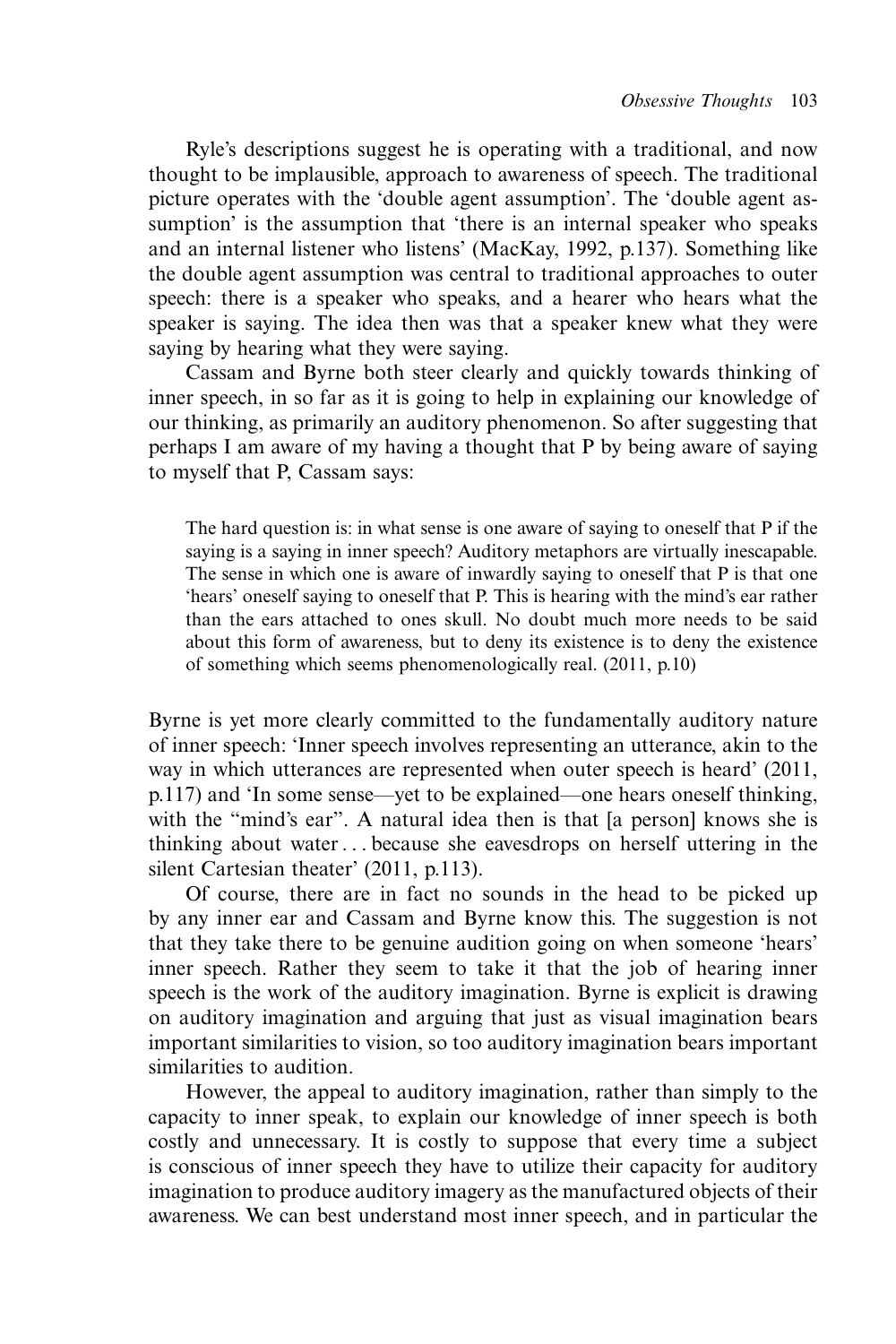## 104 Lucy O'Brien

kind of inner speech that most plausibly immediately discloses my thinking, as constituted by conscious mental actions of a certain kind. In particular, we can regard them as conscious inner speaking, the awareness of which requires neither audition, nor imagination. $^{11}$ 

O'Shaughnessy surely gets it right when he says:

Talking to oneself does not consist in the active generating of the imagined sounds of words . . . The temptation to interpret talking to oneself as a form of imagining is very strong, but it must I think be resisted. (2009, p.168)

If talking to oneself is not the active generation of the imagined sounds of words we should not expect the nature of our awareness of inner speech to be somehow captured by imagined sounds. To suggest this is not to deny that the character of heard sounds will play an important role in determining the nature of our awareness of our inner speech. The phonological units that make up a person's speech—inner and outer—have the character they do because they are drawn in the normal case from heard sounds. But I want to deny that it is the work of the auditory imagination that is giving us access.

We can begin the job of making the case that we should understand our access to inner speech as agent's access to inner speakings by looking briefly at what we know about our access to our outer speech. In outer speech there is no problem about where the sounds are—we produce sounds when we speak. These sounds serve a dual purpose—they can be heard by others, allowing us to communicate, and they can also give a source of information to the speaker allowing her to track how successful her planned utterances are. However, while we do hear our own voices and while we do use what we hear to keep our speech on track it is pretty well established that our experience of speaking is not drawn exclusively, or indeed mainly by our hearing the noises that comes out of our mouths. A number of things speak against the idea that we experience our own speech primarily as auditors.

First, auditory capacities seem to be inhibited when subjects are speaking (Curio et al., 2000; Gunji et al., 2001). Second, people who are congenitally deaf know what they are saying even though they are unable to hear the sounds that come out of their mouths. They know what they are saying in virtue of being the person producing their utterances. Of course, the phenomenology of speaking for a congenitally deaf person will be different in character from that of a hearing person but that is not due to a difference in post-utterance input, but rather due to the nature of their access to the units that make up their speech. Further, it is clear that people who become progressively more and more deaf do not lose their capacity to know what they are saying. They may make more mistakes because of a source of feedback falling away, but they continue to know what they are saying much as they always have. Third, speakers seem to self-correct much too quickly for the correction to be plausibly based on aural feedback (Van der Merwe, 1997).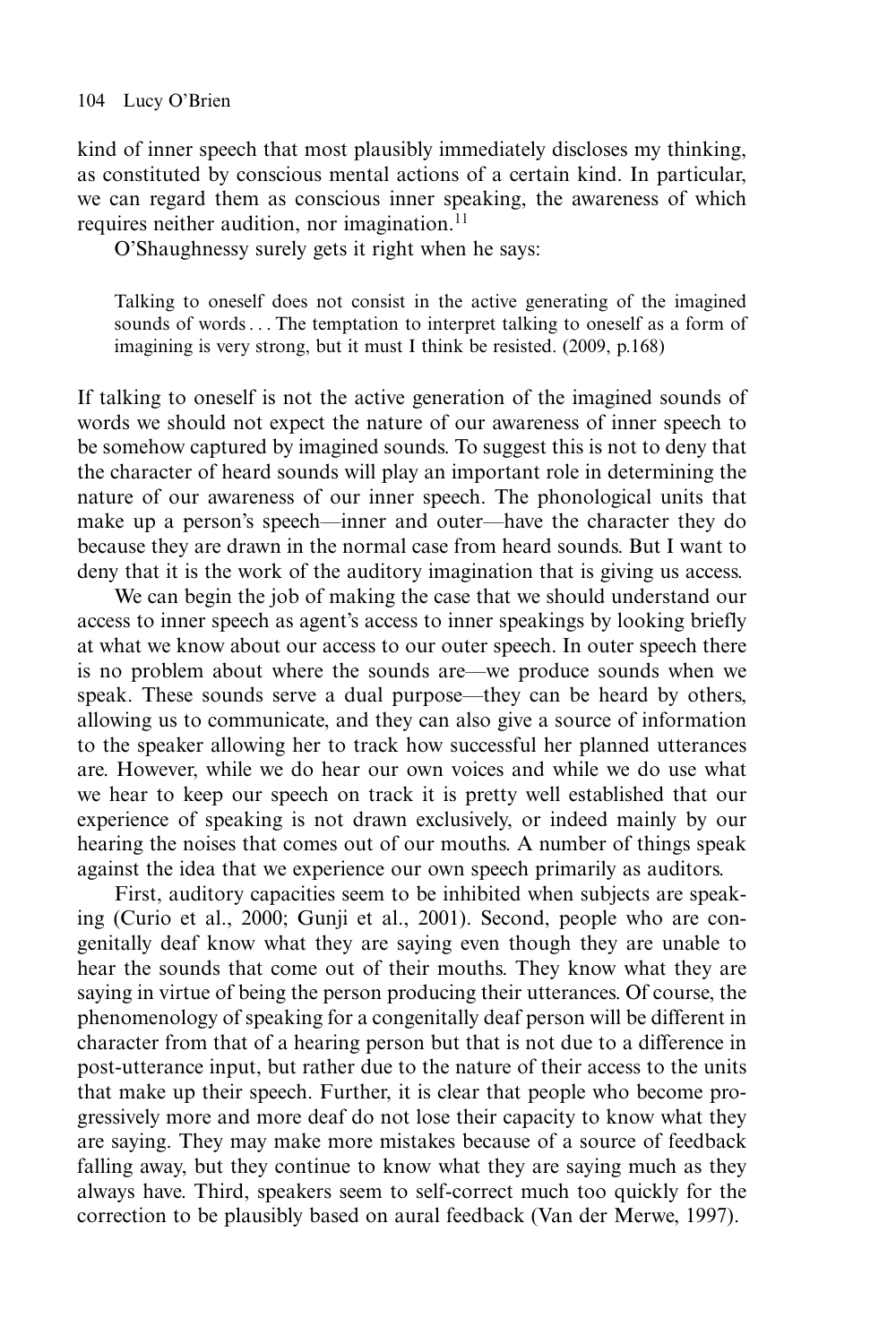Of course, inner speech is not outer speech and so perhaps the elements that are most significant in fixing the character of our experience of outer speech is not to the point. However, if an explanation of the character and nature of our awareness of overt speech has to call on phonological representations that are not fixed by hearing the sounds I produce, then we have resources we can draw on if we have reason to give a non-auditory source for our experience of inner speech. And given that we produce no sounds when we inner speak we have ample *prima facie* reason to do that. Furthermore, if Vygotsky is right in taking inner speech—silent soliloquizing—to be a development, in particular an internalization of, overt soliloquizing as practiced by young children, then we have some positive reason to think that our account of the experience of inner speech would be consonant and continuous with our account of the experience of our overt speech. If inner speech is outer speech with the articulatory and productive components supressed we will expect an account of the latter to provide an account of the former.

There is a wealth of experimental data on the nature of inner speech and it can point in different directions. Nevertheless, taken together the consensus seems to be that inner speech is most plausibly understood as inner speaking. I cannot hope to do a full review here but let me just mention a few suggestive results that suggest that inner speech is predominantly inner speaking, and inner voices are inner voicings.

First, experiencing inner speech is quite unlike hearing others', or indeed our own, overt speech. In particular, certain acoustic elements of overt speech are often absent from inner speech. For example loudness and pitch do not seem to be features of our experience of much of our inner speech, nor do sex or mood of speaker. We might if pushed say we hear ourselves in inner speech at 'neutral' pitch and loudness—but does one ever hear oneself sounding shrill, sad, anxious in inner speech? We can and do sometimes imagine speech like Edith Piaf or Groucho Marx—and then it will be natural to describe the voice as female or male, as having a French or American accent, as mournful or mischievous, and so on. But that does not seem to be the standard case. In such cases we may seem to be 'generating the imagined sounds of words'; but in the standard case of inner speaking we do not seem to be doing the same thing at all.<sup>12</sup>

Second, errors that subjects report occurring in inner speech correspond to errors of production not of hearing. We do not mishear words in inner speech, but we do make generative errors. The errors of the generative component of inner speech are widely held to be phonological, not articulatory. Articulatory errors, such as slurring, are not reported in inner speech, but tongue twisters—which involve phonological errors – reappear in inner speech in the same frequency as in overt speech (Dell, 1978; 1980). Also patients with articulatory problems, such as congenitally speechless patients (anarthic) and patients who are speech impaired (dysarthric) seem to show a normal capacity for memory tasks involving inner speech.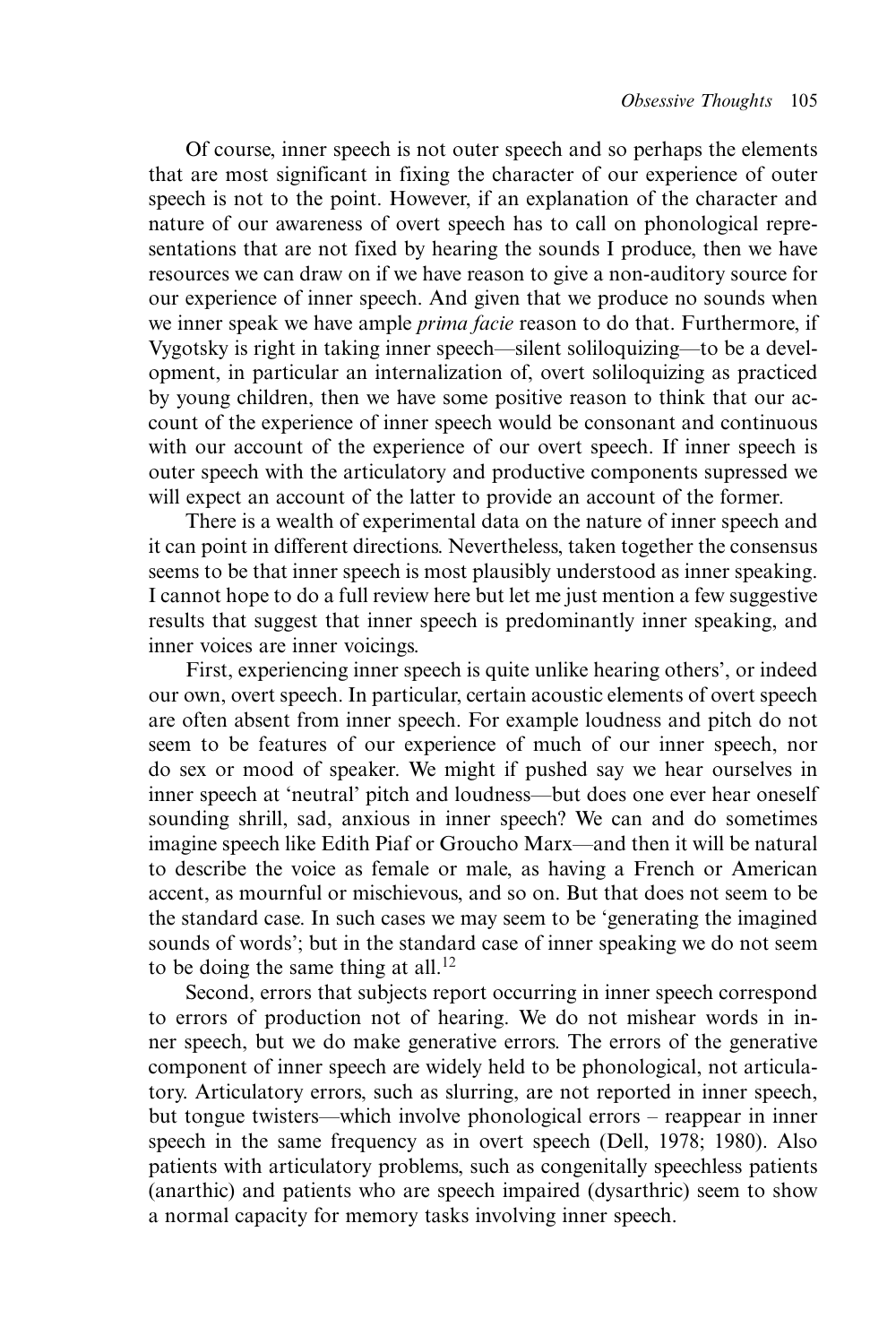## 106 Lucy O'Brien

Third, there is no clear evidence of interference, from auditory input, to inner speech activities, which we would expect if the auditory system were fully engaged in inner speech MacKay (1992, p.127). It is not that very high levels of noise will not disrupt inner speech tasks—there may be times when it seems that 'I cannot hear myself think'—but such levels would also disturb speech production generally.

None of the considerations above should lead us to deny that there is a role for audition in fixing the nature of inner speech. The phonological units of inner speech are common to inner speech and outer speech. What is being denied is that the imagination needs produce anything like imagined sounds in order for us to experience most inner speech as we do. The suggestion is rather that we know what we are saying through the phonological schemas that are part of the planning and command process that leads to overt speech. Understood as such we experience inner speech as we experience other actions—through agential knowledge.

If what has been said about inner speech is right, and if much obsessive thinking is in effect inner speaking, then we have reached the result that much obsessive thinking is active, and so a candidate for explanation by the agency view.

In the discussion of inner speech above I resisted that suggestion that we should take most inner speech as involving the imaginary production of images. However, I did not rule out the possibility. And that possibility takes me back to the second kind of case raised at the beginning of this section. In thinking about the kinds of things that can be happening when we have obsessive thoughts we raised cases in which we find ourselves not repeatedly saying to ourselves 'He loves me really' or 'The plane is going to crash' but rather in conjuring up in imagination various images that in some way represent the possibilities obsessed over: the sweet declaration and the tilting plane. Much obsessive thinking may be imagistic, and there seem to be two ways in which the imagination and memory can result in a subject being beset with imagery: an entirely passive process can result in a barrage of images being pressed on the subject, or the subject can set herself an imaginative task which she actively pursues. To determine what an agency theorist should say about our knowledge of the exercise and products of the perceptual imagination we would have to say a lot more about how to think about imagination. That is a task I am not going to take up here. It seems clear again, however, that there is no reason for the moderate agency view to be, antecedently, particularly concerned. They will expect there to be cases and cases: those passive and those not. The account of self-knowledge of passive perceptual states, which was acknowledged as necessary, will be expected to be extendable to perceptual memory and passive imagination. But in so far as we understand the active imagination as involving mental actions the moderate agency theorist might expect to have something useful to say.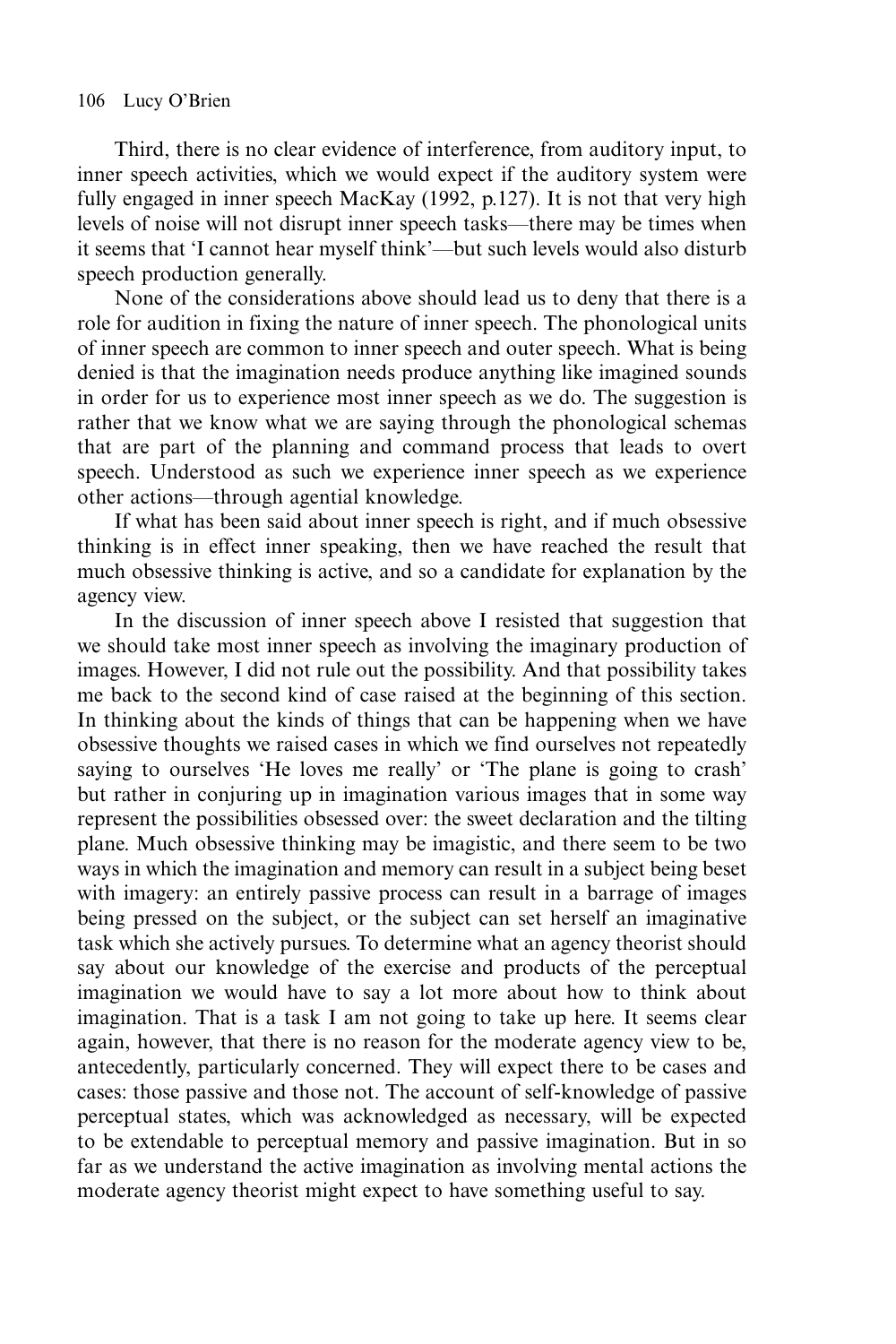## **Notes**

[The copyright line for this article was changed on 16 July 2014 after original online publication.]

- 1. I have presented some of this material at a number of places including the University of Warwick, La Universidad de Granada, the University of East Anglia, and at the CEU in Budapest, and am grateful to audiences for helpful comments: especially to Gareth Jones for email correspondence. Most notably this paper was presented at *Sofia* in Huatulco, Mexico in January 2012. I benefitted enormously from the conference, and am particularly grateful to Philippe Chuard and Kristoffer Ahlstom for their written comments. More recently, discussion with both Matt Soteriou and Quassim Cassam has been invaluable. I am also extremely grateful to Baron Reed for his help as editor.
- 2. See O'Brien 2008.
- 3. Boyle 2009 is a key paper in developing a case for giving up the assumption of unity with respect to explanations of self-knowledge.
- 4. See O'Brien 2005.
- 5. See Frankfurt 1998, p.59. It should be noted that I am not, in using this useful passage, aligning myself with Frankfurt's rather demanding views of what might be required for something to be truly active.
- 6. See James 1976, p.82.
- 7. This is true of diverse agency theorists about self-knowledge: Moran 2001, Peacocke 2003, O'Brien 2005, 2008.
- 8. This point is made in Ferraro 2003.
- 9. See Kahneman 2011 for the distinction between fast and slow thinking. Fast thinking is efficient, non-reflective thinking, but it is often irrational. The subject can, in fast thinking, judge the world to be some way, on some basis that, on reflection, turns out to have misled them into thinking something false or irrational.
- 10. See Ryle 1949, Ch. V1.
- 11. Carruthers 2011 argues that inner speech acts as part of the inferential base on which we know our own minds. He holds, as I do, that we need to think of inner speech as involving inner speaking. However, like Byrne and Cassam, he thinks that our account of our access to inner speech needs to draw on auditory imagery. For him our access to inner speech is due to inner speaking generating pseudoperceptual images in the auditory imagination, which we then have downstream access to much as we do other perceptual input.
- 12. In fact even in the Edith Piaf and Groucho Marx case what we are likely to be doing is imitating Piaf or Marx in inner speech.

# **References**

- Boyle, M. (2009) 'Two kinds of self-knowledge', *Philosophy and Phenomenological Research* 78(1): 133–164.
- Byrne, A. (2011) 'Knowing that I am thinking', in A Hatzymiosis (ed.), *Self-Knowledge*. Oxford: Oxford University Press.
- Campbell, J. J. (1999) 'Schizophrenia, the space of reasons and thinking as a motor process', *The Monist* 82.4: 609–625.